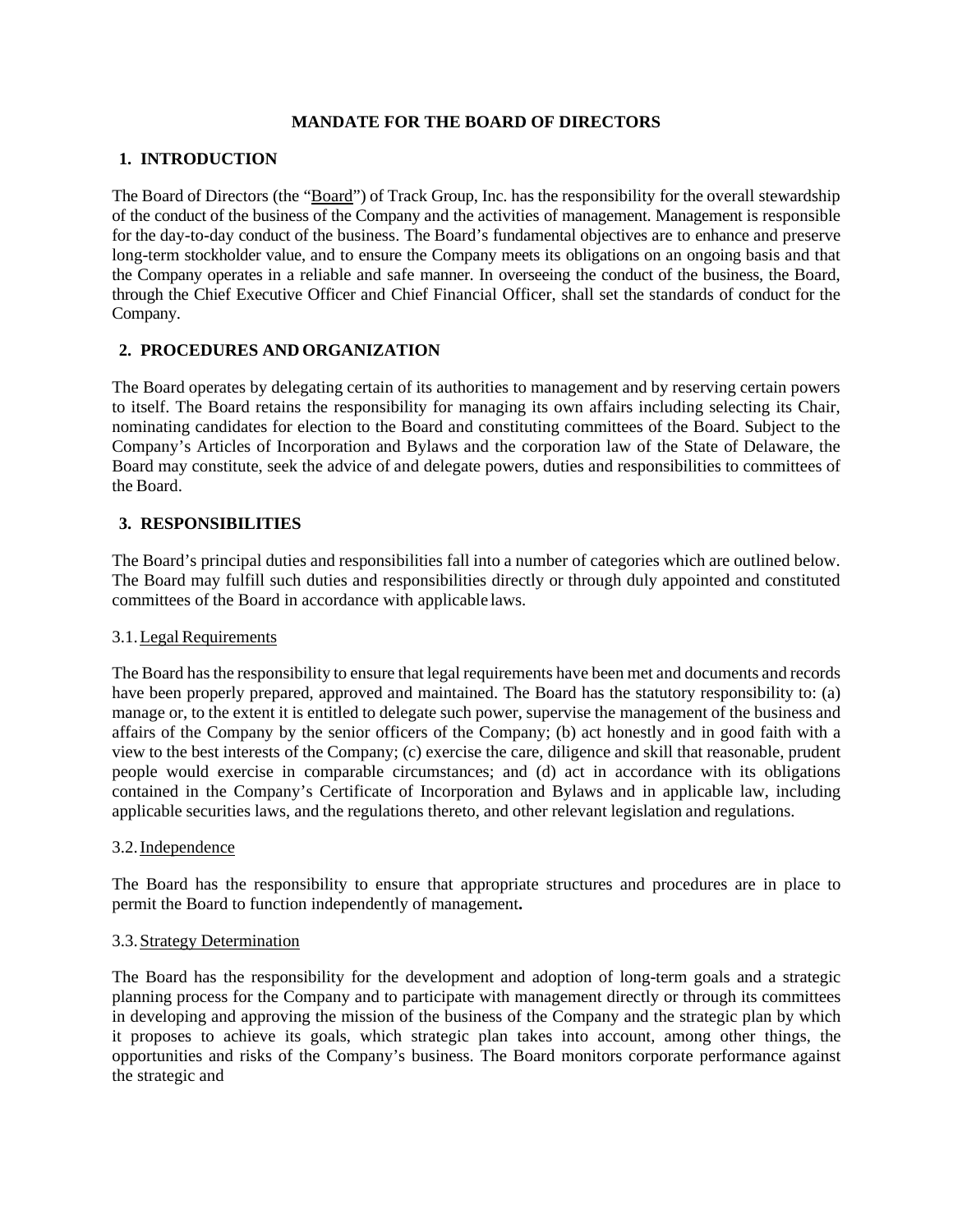business plans, including assessing operating results to evaluate whether the business is being properly managed.

### 3.4.Managing Risk

The Board has the responsibility to identify and understand the principal risks of the business in which the Company is engaged, to achieve a proper balance between risks incurred and the potential return to stockholders, and to ensure that there are systems in place which effectively monitor and manage those risks with a view to the long-term viability of the Company. The Board has responsibility for effectively monitoring the Company's management of such risks. The Board monitors and ensures the integrity of the internal controls and procedures (including adequate management information systems) within the Company, as well as its financial reportingprocedures.

#### 3.5.Division ofResponsibilities

The Board has the responsibility to (a) appoint and delegate responsibilities to committees where appropriate to do so, (b) develop position descriptions for the Chairman of the Board and Chief Executive Officer and (c) ensure that the directors of the Company's subsidiaries are qualified and appropriate in keeping with the Company's guidelines and that they are provided with copies of the Company's policies for implementation by the subsidiaries.

To assist it in exercising its responsibilities, the Board may establish standing committees from time to time. Each committee shall have a written charter that clearly establishes its purpose, responsibilities, members, structure and functions. Each committee shall be reviewed by the respective committee and the Board regularly. The Board is responsible for appointing committee members.

### 3.6.Appointment, Training and Monitoring Senior Management

The Board has the following responsibilities with respect to the appointment, training and mentoring of senior management of the Company:

(a) Appoint the Chief Executive Officer, monitor and assess the Chief Executive Officer's performance; satisfy itself as to the integrity of the Chief Executive Officer; provide advice and counsel in the execution of the Chief Executive Officer's duties; and develop or approve the corporate goals or objectives for which the Chief Executive Officer is responsible.

(b) Approve the appointment of all senior corporate officers considering the advice of the Chief Executive Officer and satisfy itself as to the integrity of such corporate officers.

(c) Ensure that adequate provision has been made to train, develop and compensate management and for the orderly succession of management and to ensure that all new directors receive a comprehensive orientation, fully understand the role of the Board and its committees, the nature and operation of the Company's business and the contribution that individual directors are required to make.

- (d) Create a culture of integrity throughout theCompany.
- (e) Ensure that management is aware of the Board's expectations ofmanagement.

(f) Establish expectations and responsibilities of directorsincluding attendance at meetings and review of meeting materials.